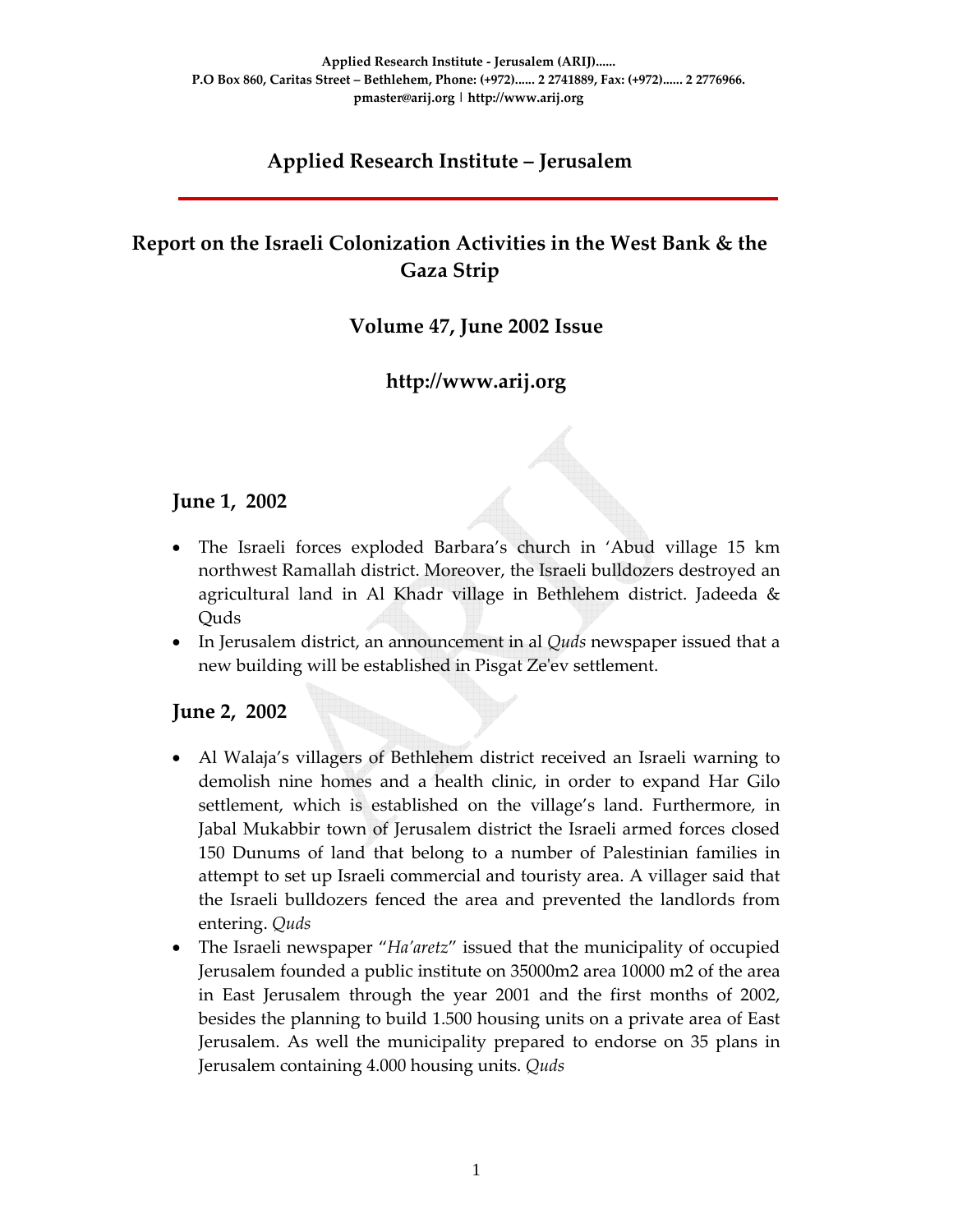# **June 3, 2002**

- The Israeli authorities, under the protection of Israeli police, started building a new settlement called Nof Zahav in east Jerusalem near Jabal Al Mukabbir town which will consist hundreds of houses and a huge hotel at 114 of Dunums. *Quds & Jadeeda*
- A number of Palestinian villagers claim that a colonist of Yizhar, under the protection of Israeli army, burned agricultural crops in Asira Qibliya and 'Urif villages and destroyed a vast area of cultivated land, and stole scores of head sheep, which belong to the villagers in Nablus. *Ayyam*
- A new settlement point will be erected in an Israeli military camp known as kida that looks over the road junction in east Ramallah to protect the nearby settlers*. Quds*

# **June 4, 2002**

- The Israeli authorities controlled over 30 dunums of agricultural land in Al 'Isawiya town belonging to Dari and Derbas families, to use for military purposes. Moreover, the Israeli army stated that a road in this land will be dug from Anatot settlement and extend to the tunnel, which reached Ramat Eshkol settlement. But Al 'Isawiya's villagers said that the aim behind confiscating the land is to actually erect a new settlement in the future. *Jadeeda& Quds*
- The Israeli newspaper "*Ha'aretz*" stated that the Israeli PM Arial Sharon embarked on building the separation wall. The first phase is to build 110 km of the from Salim village near Majedo in the north until Kufer Kasem village in the south*. Quds & Jadeeda*
- A tender issued at *Al Quds* newspaper announced that eight of the settlers in Har Homa demanded from the municipality of occupied Jerusalem to add eight housing units in the settlement.
- During the Israeli invasion of Jenin in April, the Israeli army destroyed more than 650 Dunums of agricultural land cultivated with olive and almond trees as well as 3000 Dunums of crops and vegetable fields. Moreover, 1000 heads of sheep and cows were killed. Click here for more details, *Quds.*

## **June 7, 2002**

• Eyewitnesses mentioned that An Israeli bulldozers started levelled a wide area in An Naqura and Deir Sharaf villages to the west of Nablus city. *Jadeeda*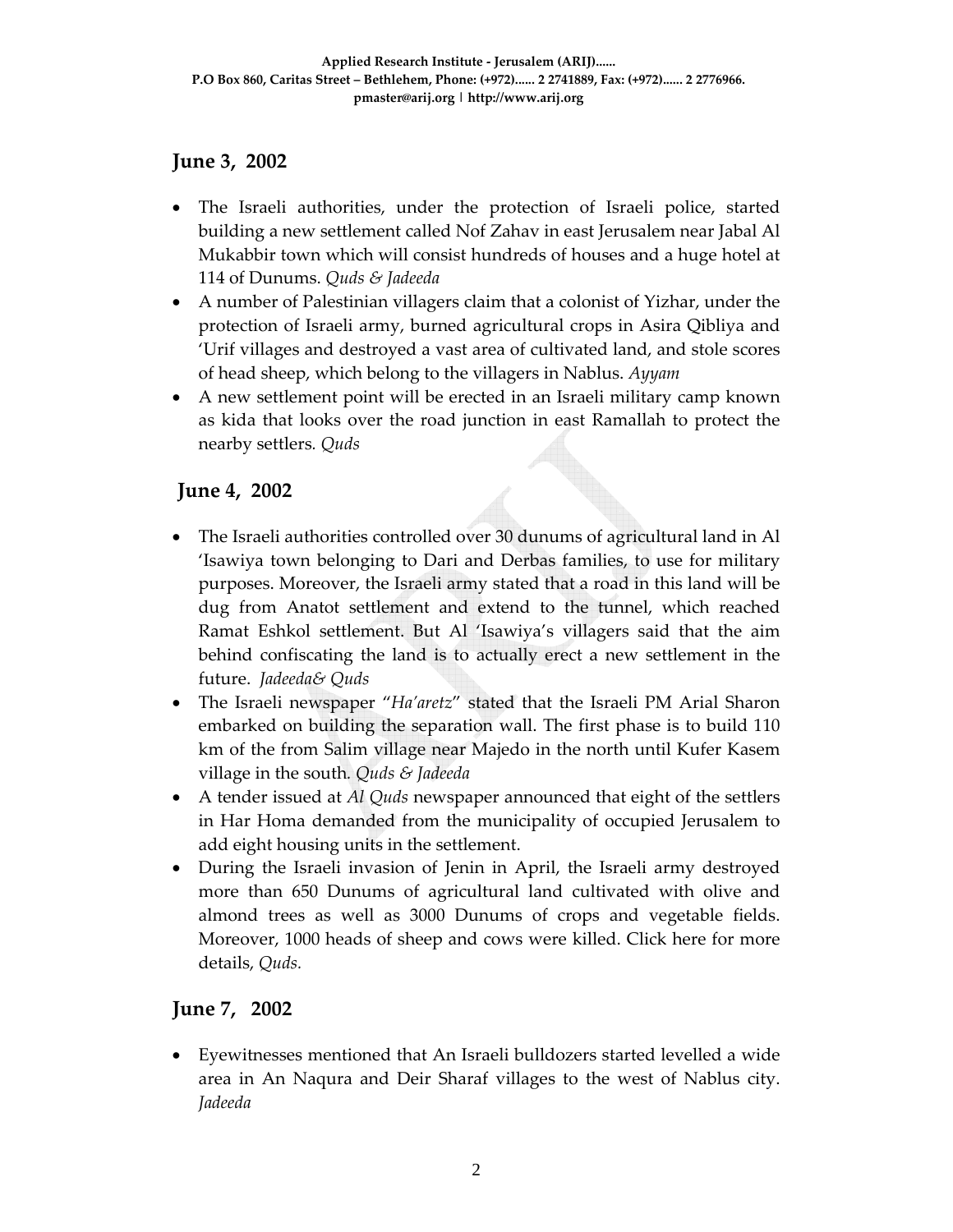• A group of Givat Zeev's settlers, which is installed in Al Jib village of Jerusalem district, set fire to a wide area cultivated with wheat and that belong to Abedel Ghani Abu Hamod, who said that the fire burned all the wheat crops in his land that is estimated at ten Dunums*. Quds*

### **June 8, 2002**

• Dozens of Palestinian villagers have protested against the confiscated land in Jabal Al Mukabbir town of Jerusalem district. The Israeli authorities fenced off the land in order to establish a Jewish settlement. *Quds &Jadeeda*

### **June 9, 2002**

- In Nablus district a group of settlers from Yizhar that set up on Burin village land, set fire to hundreds of Dunums of agricultural land cultivated with olive, almond trees and wheat crops. Also, they burned a house that belongs to Attalla Sufan. *Quds*
- The Israeli bulldozers tried to work at part of the threatened land area in Jabal Al Mukabbir town while the villagers confronted them and prevented the bulldozers from continues their work. *Quds*

#### **June 11, 2002**

• In East Jerusalem, the Israeli bulldozers destroyed five of Palestinian homes in Sur Bahir neighbourhood under the pretext that those houses were built without building permits. *Quds*

#### **June 12, 2002**

- In Nablus district, according to Palestinian sources, the settlers of Allon Moreh increased expansion work around the settlement at the western and northern area that overlooks east of Nablus city. Eyewitnesses said that new caravans were erected there. However the settlers bulldozed a land to open a road and link the settlement with the new settlement site. *Quds*
- The Israeli bulldozers continued destroying Bani Zeid village's land located in north west Ramallah district, in order to expand the Hallamish settlement The villagers of Deir Nidham and An Nabi Salih mentioned that the Halamish's settlers kept on expropriating the land, where they confiscated 400 Dunums of agricultural land. *Quds*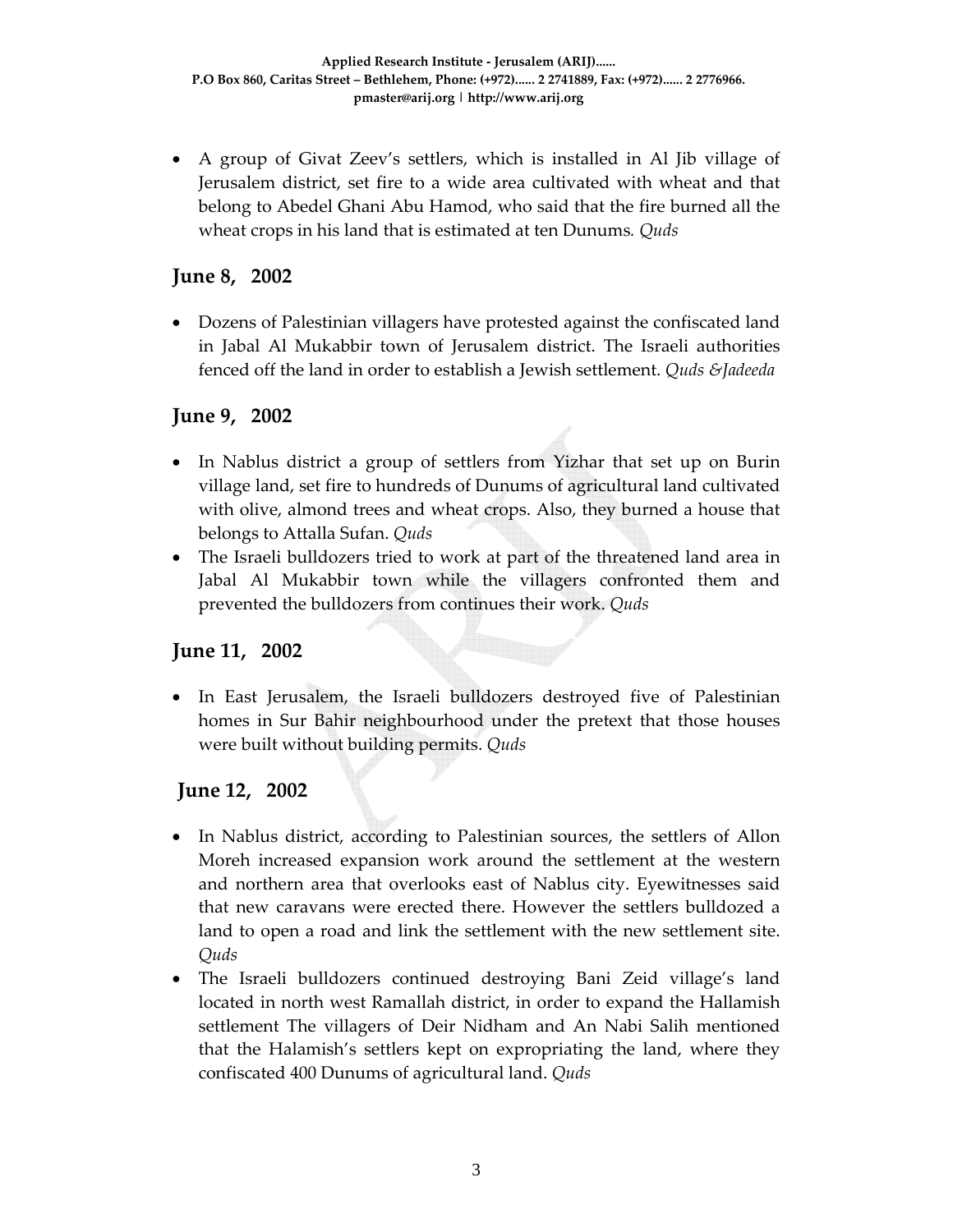### **June 13, 2002**

- The Israeli bulldozers destroyed a wide area of land from Deir Sharaf village in Nablus district, after burning the crops and the trees. *Jadeeda*
- In Qalqiliya District, the Israeli bulldozers continue working in setting up the "Separation Wall" west of Qalqilyah, thus aggravating vast areas of agricultural land. *Jadeeda*
- A tender in *Al Quds* newspaper showed a demand of building seven house units in Gilo settlement near Bethlehem. Another bid demands the addition of a building in Pisgat Zeʹev settlement in Jerusalem. *Quds*

### **June 15, 2002**

• The Israeli forces burnt 200 olive trees located adjacent to Avnei Hefetz settlement bypass road. The trees belong to Mustafa Buder from Far'un village near Tulkarem district. Moreover, the Israeli bulldozers are digging three‐meter deep and four‐meter wide trench south of Far'un village to reach to Jubara village. As a result, more than 8.000 of Dunums of land cultivated with olive in Far'un, Jubara, arras and Kafr Sur will be isolated*. Quds* 

## **June 17, 2002**

- A group of settlers occupied a Palestinian shop in the old city of Jerusalem that belongs to Hasanin Al Zghair. According to Palestinian statistics, Jewish settlers have seized more than 550 Palestinian houses during the last 34 years of Israeli occupation to Jerusalem City. The number of settlers there reached 2700. *Quds*
- The Israeli authorities confiscated 400 Dunums of cultivated land in Halhul and Beit Ummar villages, preventing the farmers from reaching their fields. The mentioned confiscated land is located near Karmei Zur settlement in Hebron district. *Quds*

# **June 20, 2002**

• Israeli sources said that the separation wall will pass through the eastern part of Alfei Menashe settlement, which is 4 km away from the Green Line borders, and will also link Nirit, Shaare Tikva and Etz Afrayim settlements. The wall extends towards Jayuss village that overlooks Tzufim settlement between Qalqiliya and Alfei Menashe to reach Silah village in the south. *Quds*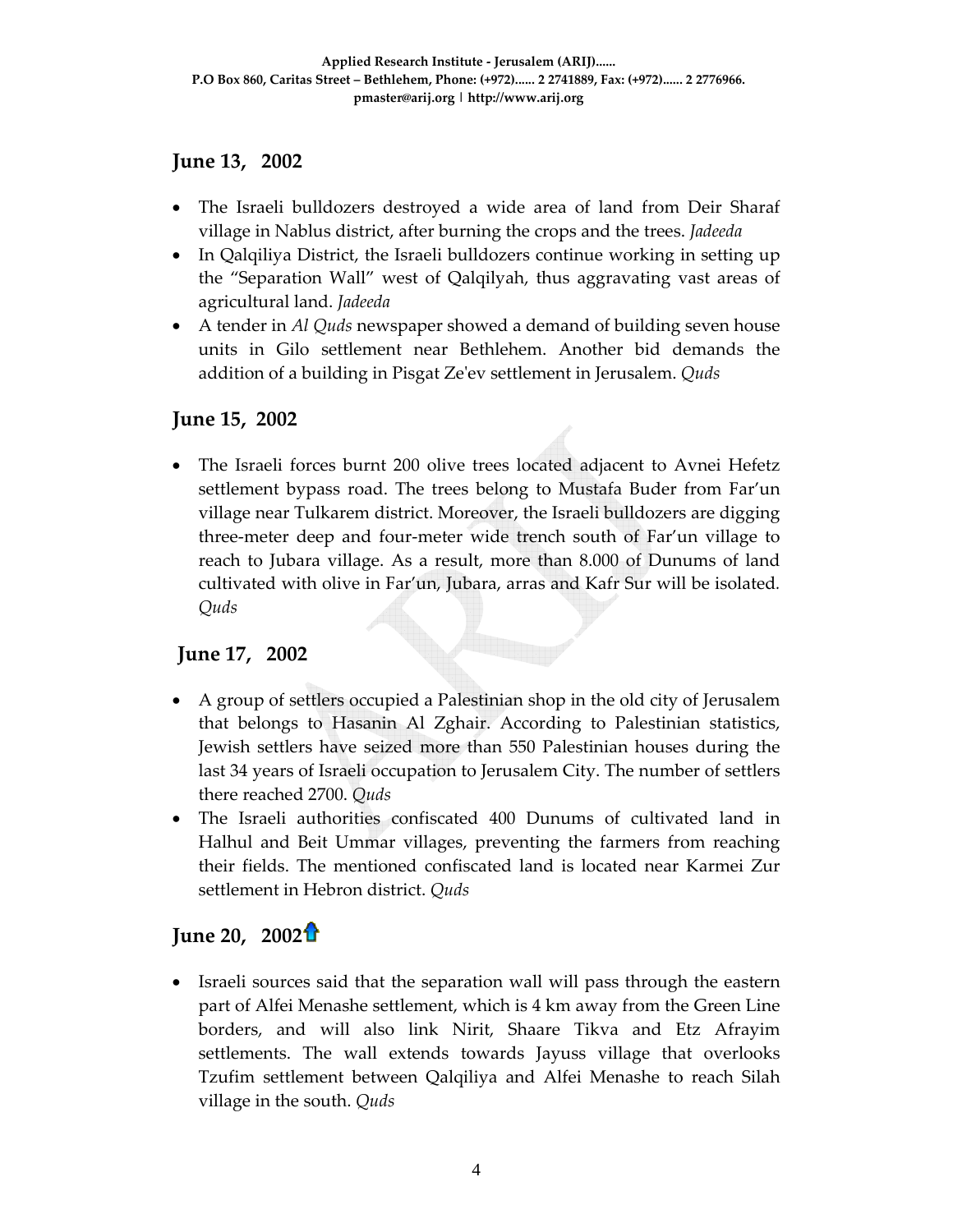# **June 21, 2002**

- The Israeli forces stormed a house in Nablus' old city belonging to Rakan Suki with and demolished the house with explosives, ruining a house nearby belonging to al Sa'dy family, thus killing a child and injuring the rest. Moreover, a group of Itmar's settlers destroyed and burnt stores in Huwwara village of Nablus and also set some houses on fire and caused the death of Adnan Shehada, 22 years old. Moreover, a group of settlers attacked Burin village, which is close to Huwwara village. *Quds*
- Hatem Abu Daya declared that the settlers, accompanied with Israeli army, installed a number of mobile houses on a piece of land that belongs to families from Halhul village in Hebron district located near Eli Tzur settlement, which is established on Beit Ummar and Halhul villages in order to seize it. Also, the Israeli authorities expropriated more than 200 Dunums and opened a road to link the caravans with the settlement. *Quds*

# **June 24, 2002**

• According to Israeli media, the Israeli defense Minster Ben Eliezer decided to dismantle about 20 out of 60 Jewish settlement outposts that were erected illegally in the West Bank. These outposts constitute a number of caravans or tents located on occupied hills in preparation for expanding or establishing a new settlement. *Quds* 

# **June 25, 2002**

- The Israeli central court decided to stop a demolition decision of a house inside the old city of Jerusalem that belongs to Sharifa family. This house is a two‐floor old building. The demolition order is to destroy the second floor that allegedly was built without a license. *Quds*
- The villager Hasan Hamdan from Arraba village in Jenin district pointed out that the Israeli bulldozers destroyed vast areas of an agricultural land close to Mevo Dotan settlement. Also, they have uprooted scores of olive trees*. Quds*

## **June 29, 2002**

• The Israeli soldiers sent warning notes to a number of Palestinian houses in Al Khadr village threatening to demolish houses that belong to the brothers Hasan, Yousef, Mahmoud, Jafar Da'du, Imad alsarafandi and Moustafa Salah. *Quds*